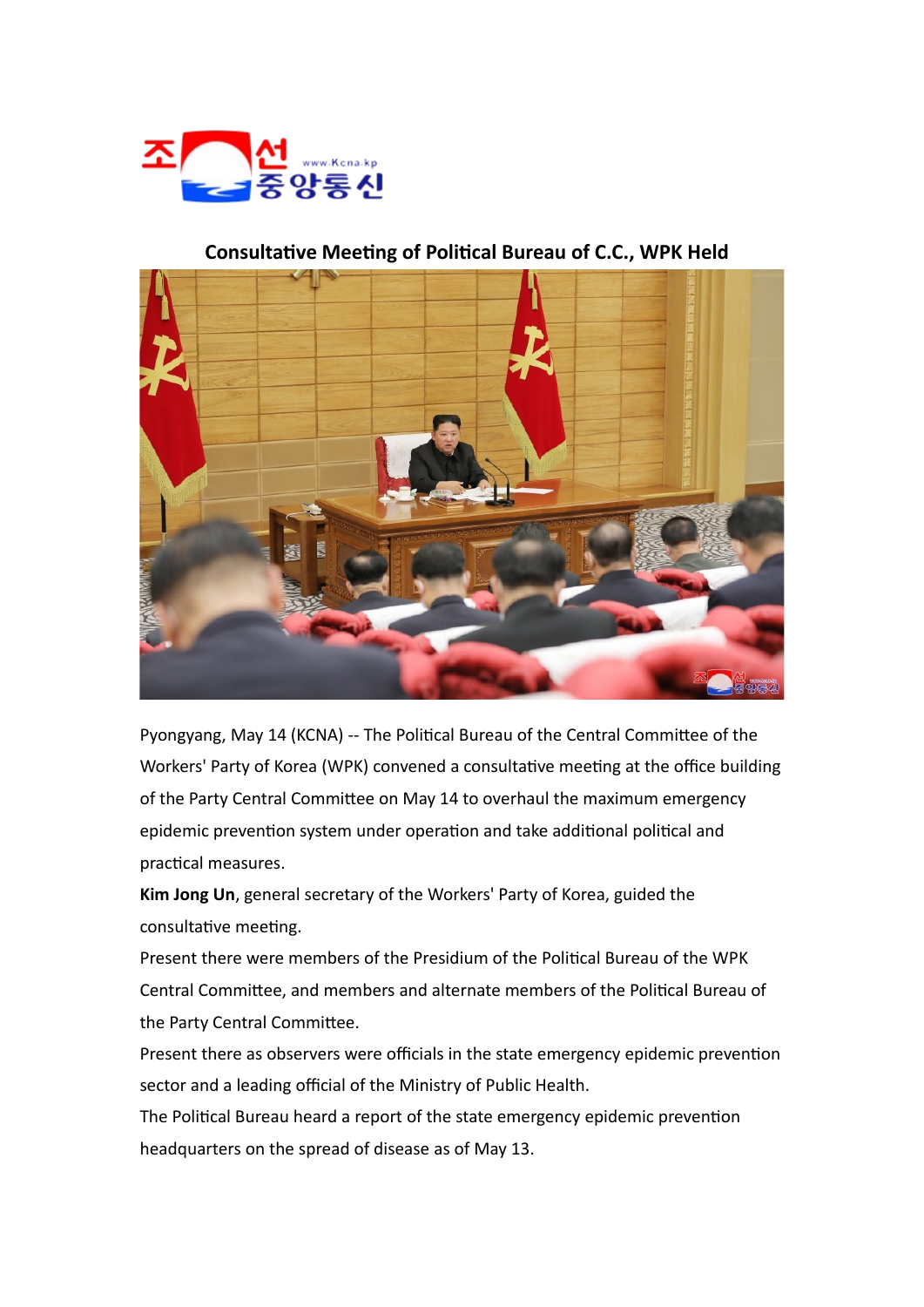On May 13, over 174 440 persons had fever, at least 81 430 were fully recovered and 21 died in the country.

The number of fevered persons totalized from late April to May 13 is over 524 440, among which more than 243 630 were fully recovered and at least 280 810 are under treatment with 27 dead in the country.

The report referred to the data on the spread of disease in every region and unit and to the characteristics of the progress of disease, and notified that in most cases, the loss of life was caused by mistakes like overmuch taking of drugs, bereft of scientific medical treatment.

The Political Bureau discussed political and practical measures to rapidly curb and control the nationwide spread of disease, so as to firmly take the strategic initiative. The consultative meeting focused on the issue of timely supplying reserve medicines, which would be urgently released as required by the maximum emergency epidemic prevention system.

It confirmed again practical procedures to make sure that the reserve medicines are timely and exactly conveyed to patients by mobilizing all the state means and forces for transporting and supplying medicines needed.

It discussed in depth ways for minimizing the losses in human lives by reasonably applying scientific curing tactics and methods to different patients including fevered persons with special constitutional conditions, and for timely coping with the disease spread while watching more minutely its progress.

The respected General Secretary said that it can be said the spread of malignant disease comes to be a great upheaval in our country since the founding of the DPRK along with the worldwide spread of COVID-19 which gets very serious, adding that we can surely overcome the crisis if we do not sway in carrying out the epidemic prevention policy but keep the strong organizing ability and control based on the single-minded unity of the Party and the people and intensify the epidemic prevention campaign.

Analyzing the nature and source of the crisis in a scientific way, he said that the current situation is not an uncontrollable spread among regions but the spread within locked areas and relevant units, and underscored the need to cherish the conviction for overcoming the malignant disease within the shortest span of time as we get to know from the smooth progress of most courses of disease.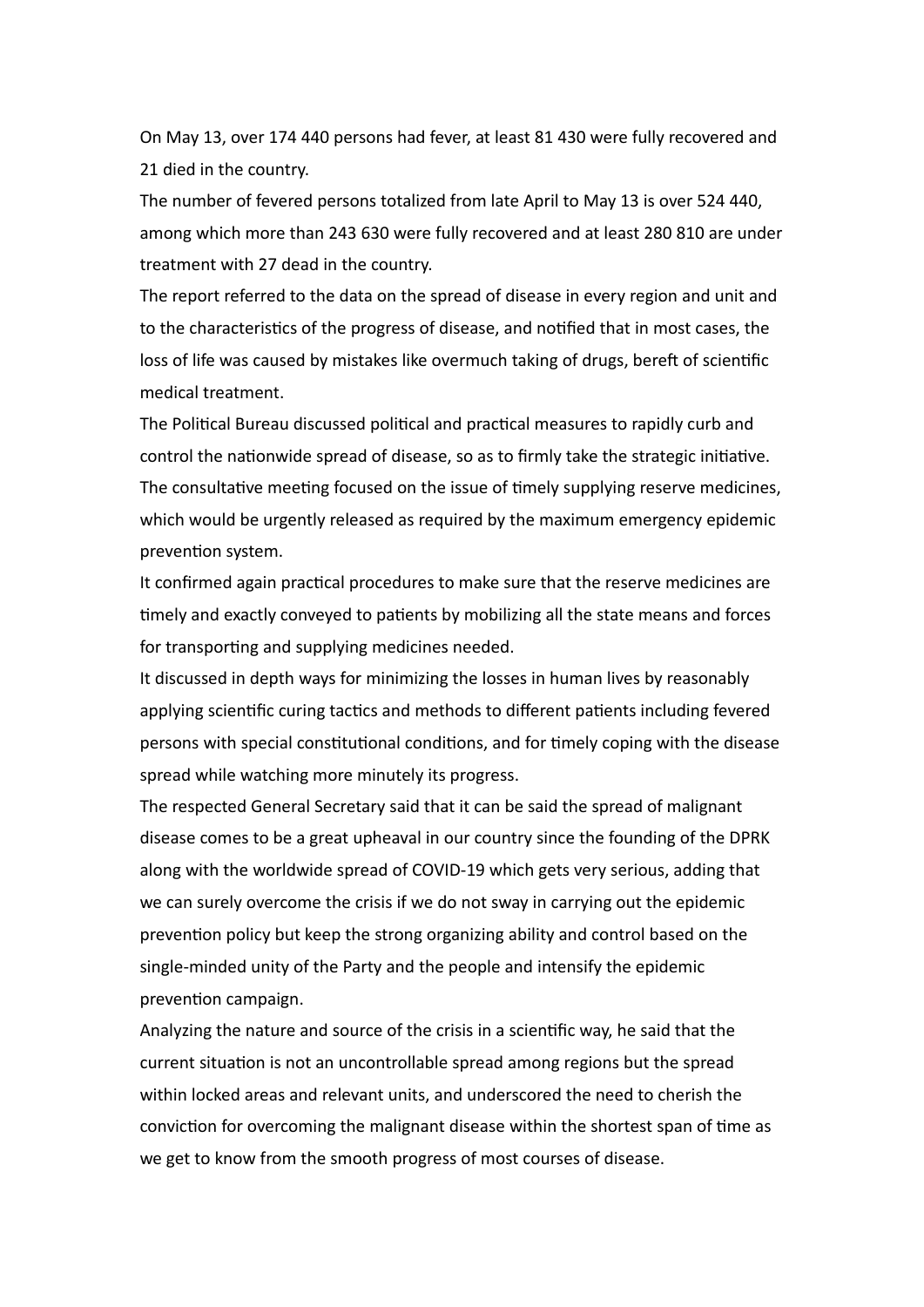Stressing again the rationality and efficiency of the initiative and decisive regionalblocking and unitary-isolating steps taken by the Party and government, he called on the emergency epidemic prevention units at all levels to more scrupulously organize the operation for and command over the epidemic prevention work of their regions and units to surely reverse the spread of disease.

In order to tide over the present public health crisis quickly, it is important to improve the scientific epidemic prevention awareness of all the people, he noted, calling upon the curative and preventive organs and other relevant organs to scrupulously organize the work for informing a broad section of masses of knowledge needed for prevention and treatment of epidemics and, at the same time, to produce diverse multi-media promoting the understating of the masses and widely disseminate them through mass media.

Noting that the public health crisis facing us is also attributable to the incompetence, irresponsibility and least role of the party organizations in the epidemic prevention work, he said that officials of the Party organizations at all levels, who know well before anyone else about our Party's public health and epidemic prevention policies, should go deep among the masses who are suffering difficulties, share joy and sorrow with them and always become the competent pioneers and kind explainers to firmly ensure the good chance of winning the epidemic prevention campaign. He also called upon the Party organizations at all levels to turn out resolutely in the campaign for defending the people with boundless devotion and invariable loyalty to them to always become the advancing group, shock brigade and bulletproof wall in the present acute anti-epidemic war.

The virtues and feelings of helping and taking care of each other which prevails our society in any difficulties are the key to and guarantee for the great victory in the epidemic prevention campaign which is more powerful than any latest medical technologies, he said, calling upon all the Party organizations to scrupulously conduct the organizational and political work so that our best communist virtue and beautiful traits, which no one on earth can possess or imitate, are given fuller display in the present difficult and rigorous epidemic prevention campaign.

Noting that it is high time for our Party Central Committee to prove its leading role once again before the difficulties of history, he said that it is urgent for us to more deeply realize for what we are needed and for whom we fight at the cost of our lives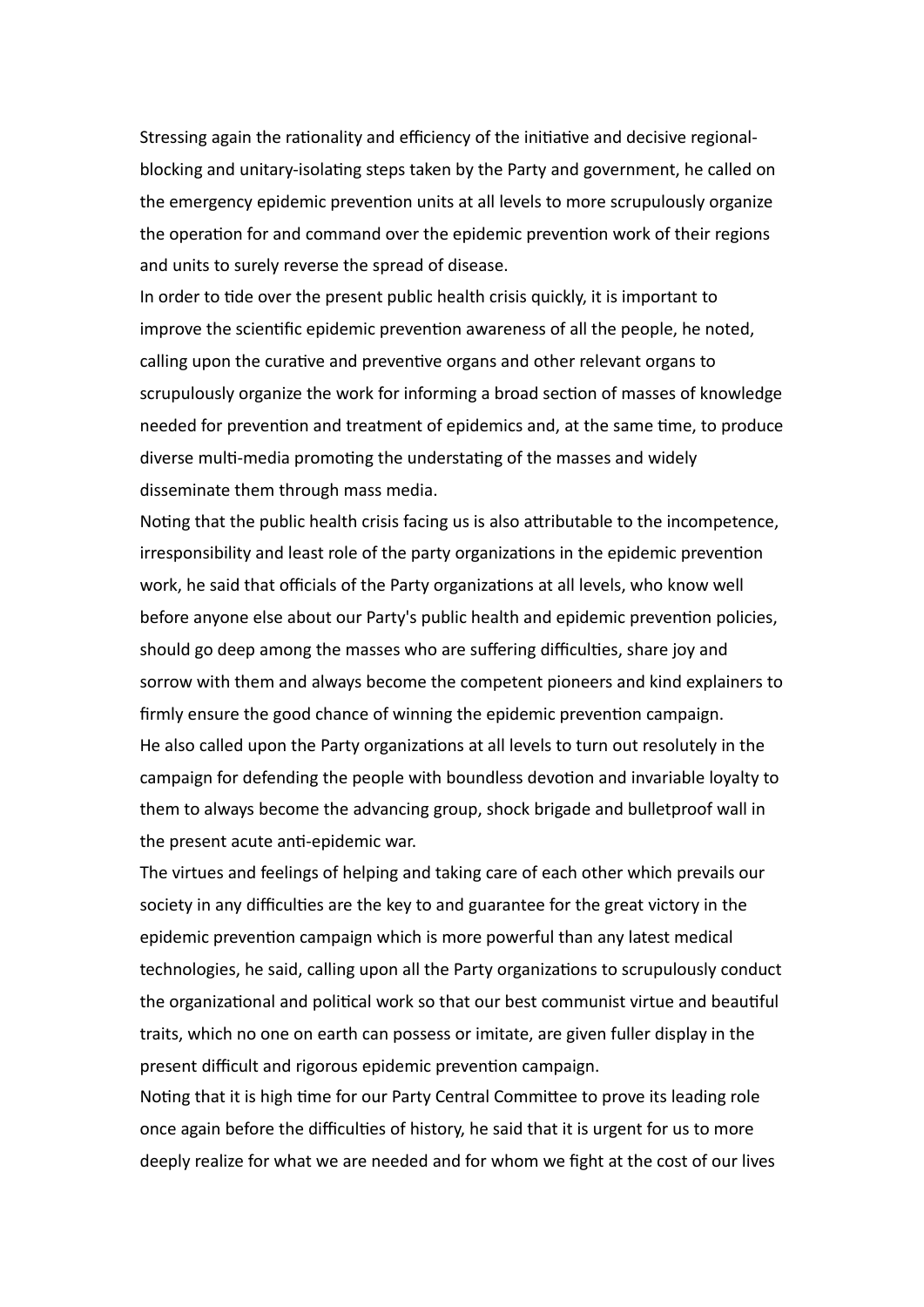and that our Party will bravely discharge its important responsibility and duty and take full responsibility for the security and wellbeing of the country and people by displaying boundless loyalty and devotion, and repeatedly expressed his determination and will to win a great victory in the epidemic prevention campaign without fail.

Saying that he was donating reserve medicines prepared by his family to the Party committee of the office building with his resolution to always share the destiny with the people and with an earnest prayer that peace and laugh would settle again in all families across the country at an early date, he suggested to the Party committee sending the medicines to a family in difficulty.

It is very important for our epidemic prevention sector to study well the epidemic prevention policies of advanced countries, their successes in epidemic prevention and their experience, he said, adding it is good to actively learn from the advanced and rich anti-epidemic successes and experience already gained by the Chinese party and people in the struggle against malicious epidemic, in particular.

The consultative meeting discussed such issues as taking practical measures to quickly strengthen the material and technological foundations of the public health sector and taking legal measures to strongly strike all negative deeds hindering the emergency epidemic prevention work. -0-